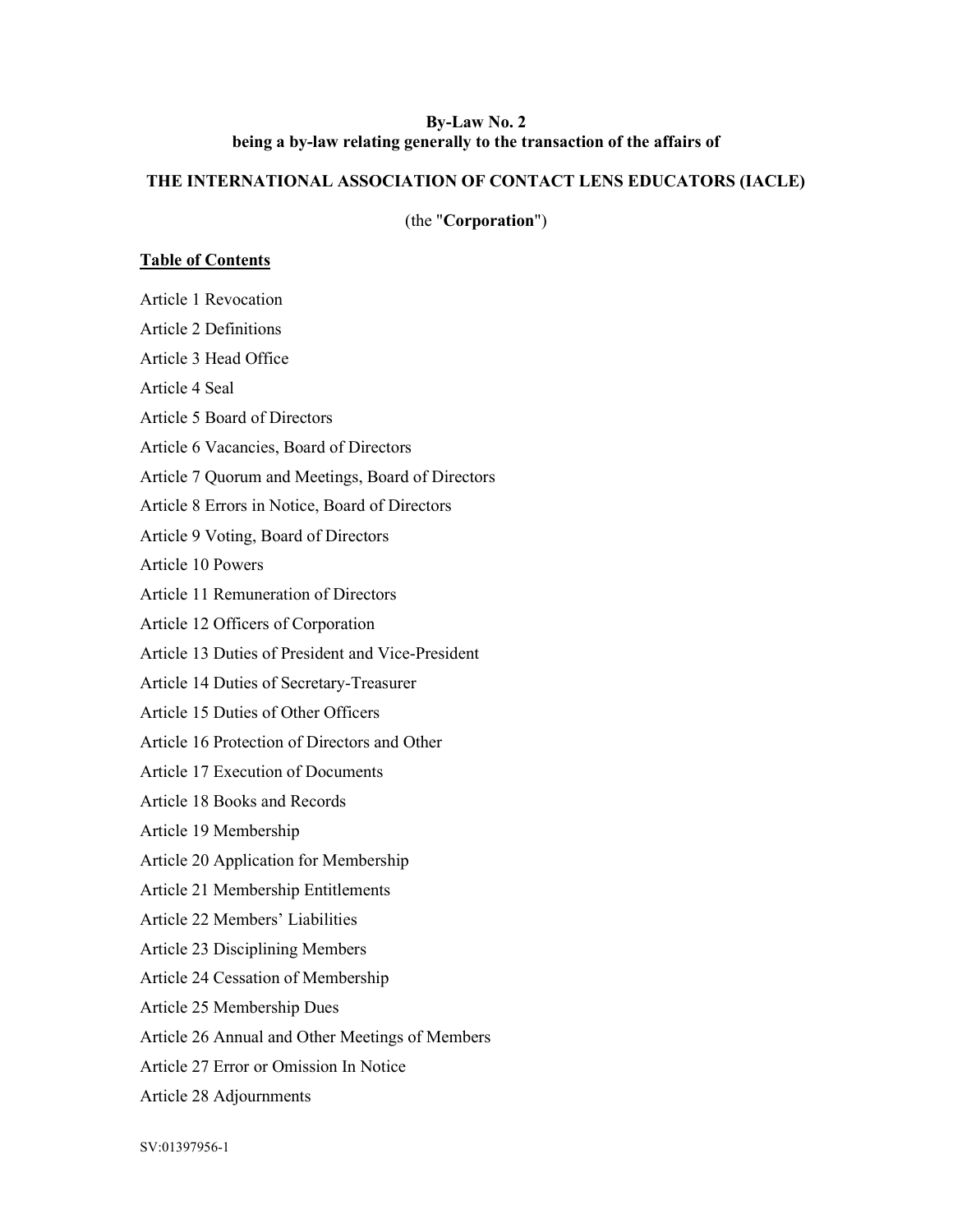Article 29 Quorum of Members Article 30 Voting of Members Article 31Financial Year Article 32 Cheques, etc. Article 33 Deposit of Securities for Safekeeping Article 34 Notice Article 35 Borrowing Article 36 Regional Groups Article 37 Dissolution Article 38 Insurance Article 39 Interpretation Article 40 Amendments to By-laws Article 41 Severability and Precedence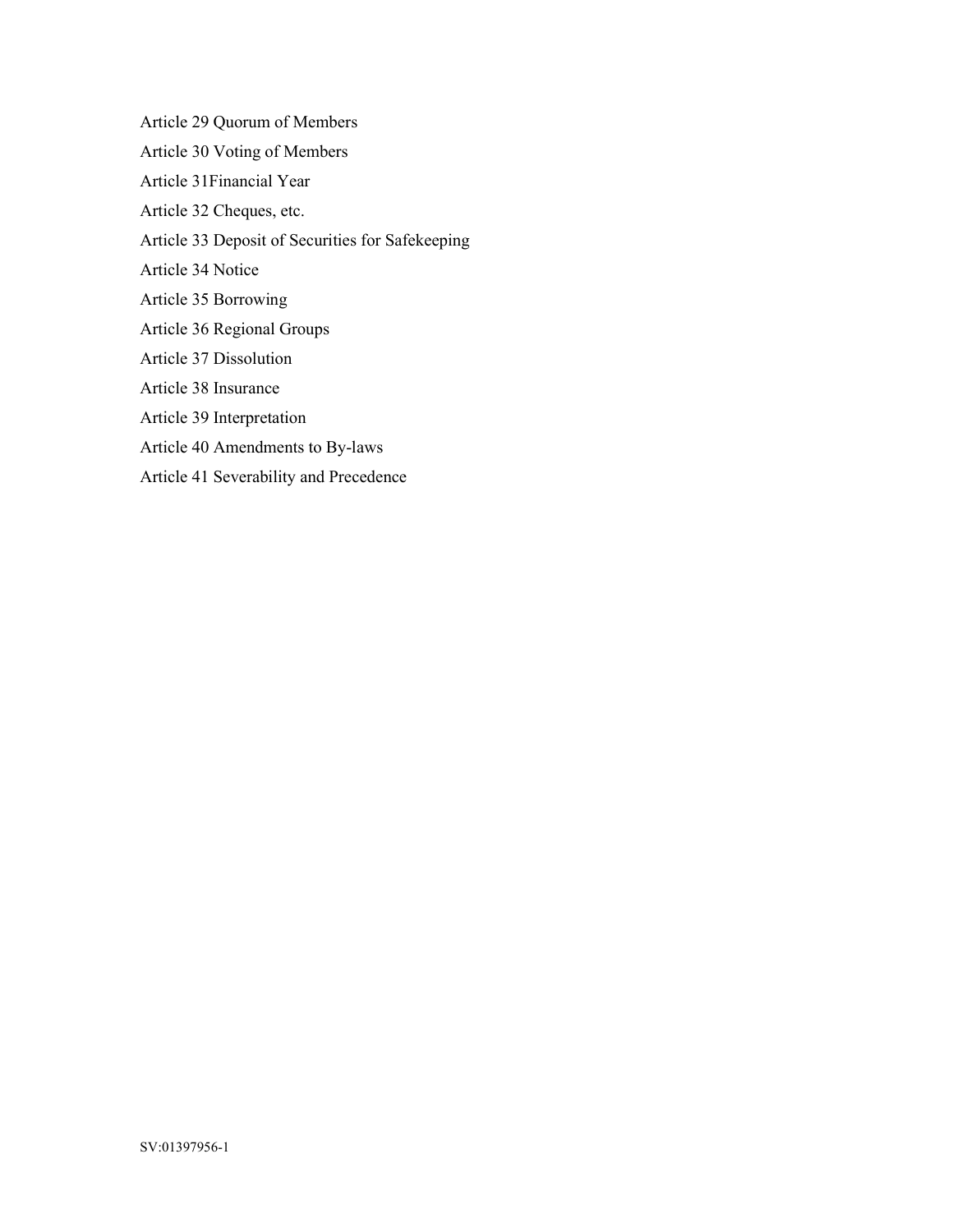WHEREAS the Corporation as incorporated by Letters Patent issued by the Minister of Consumer and Commercial Relations on the 24<sup>th</sup> day of May 2012;

AND WHEREAS it is required to amend the by-laws relating to the transaction of the affairs of the Corporation.

BE IT ENACTED as a by-law of:

#### THE INTERNATIONAL ASSOCIATION OF CONTACT LENS EDUCATORS (IACLE) (the "Corporation")

as follows:

#### Article 1 - Revocation

1.1 By-Law 1 dated the  $24<sup>th</sup>$  day of May 2012 being a by-law relating generally to the transaction of the affairs of the Corporation is hereby revoked.

#### Article 2 – Definitions

- 2.1 In this by-law, unless the context otherwise requires:
	- a) "Act" means the Corporations Act, (Ontario) and any successor legislation including the Not-For-Profits Corporations Act, 2010 (Ontario) and, where the context requires, includes the regulations made under it, as amended or re-enacted from time to time;
	- b) "Associate Member" means an individual who has been admitted to associate membership in the Corporation;
	- c) "Board" means the board of directors of the Corporation;
	- d) "By-laws" means this by-law (including the schedules to this by-law) and all other by-laws of the Corporation as amended and which are, from time to time, in force;
	- e) "Chairman" means the chairman of the Board and has the same meaning as "President" of the Corporation;
	- f) "Corporation" means the corporation that has passed these by-laws under the Act or that is deemed to have passed these by-laws under the Act;
	- g) "Director" means an individual occupying the position of director of the Corporation by whatever name he or she is called;
	- h) "Full Member" means an individual who has been admitted to full membership in the Corporation;
	- i) "Honorary Member" means an individual who has been admitted to honorary membership in the Corporation;
	- j) "Member" means an individual who has been admitted to membership in the Corporation, whether as Full Member, Honorary Member or Associate Member;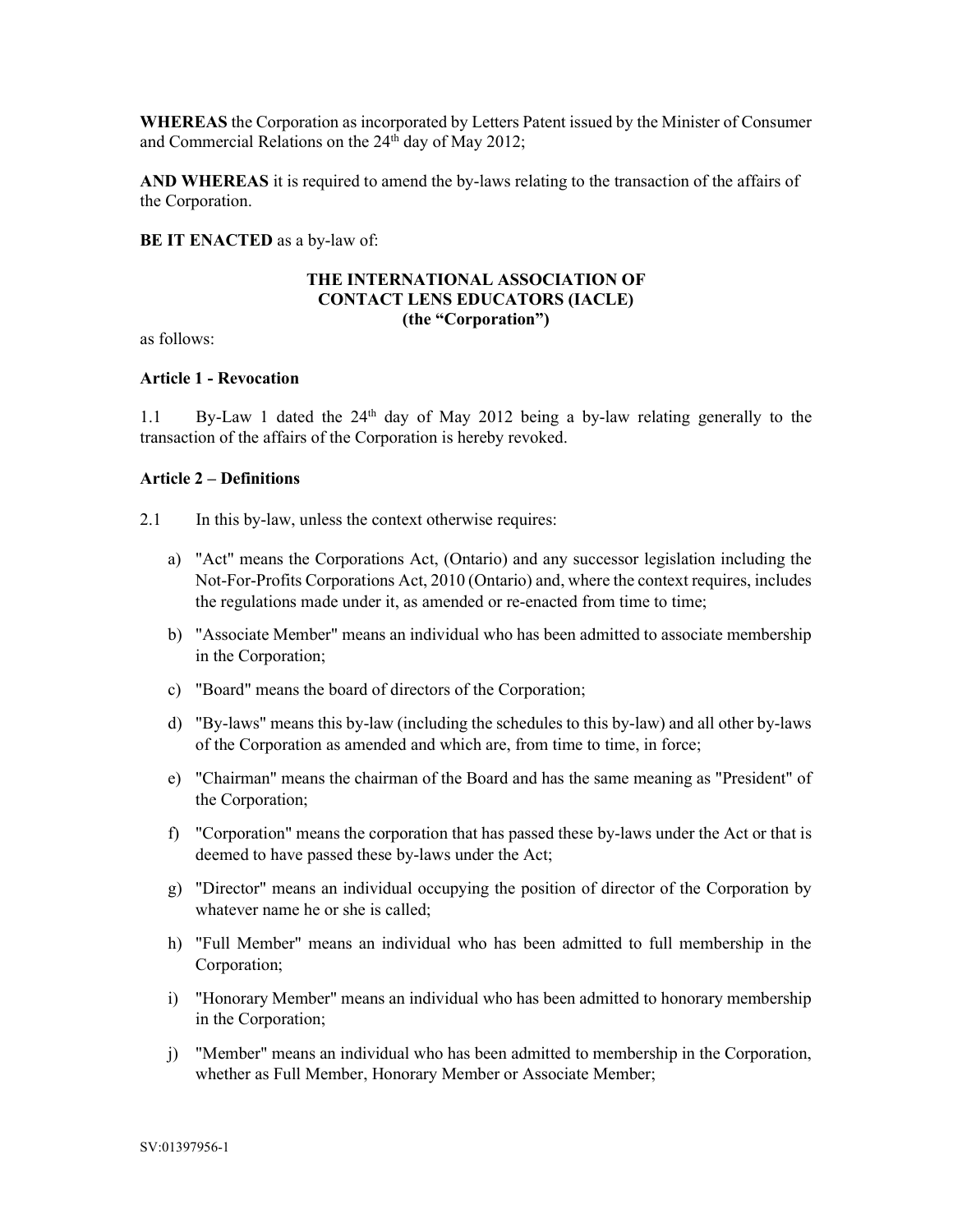- k) "Members" means the collective membership of the Corporation, which shall include Full Members, Associate Members and Honorary Members;
- l) "Officer" means an officer of the Corporation;
- m) "President" means the president of the Corporation;
- n) "Secretary-Treasurer" means the secretary-treasurer of the Corporation;
- o) "Vice-Chairman" means the vice-chairman of the Board and has the same meaning as "Vice-President" of the Corporation; and
- p) "Vice-President" means the vice-president of the Corporation.

### Article 3 - Head Office

3.1 The Head Office of the Corporation shall be in the City of Guelph, in the County of Wellington, in the Province of Ontario, and at such place therein as the Directors may from time to time determine.

## Article 4 - Seal

4.1 Until otherwise determined by resolution of the Board, the Corporation shall not be required to have a corporate seal.

### Article 5 - Board Of Directors

5.1 The affairs of the Corporation shall be controlled and managed by a Board that shall consist of six (6) Directors, provided that only the Elected Board Members (as defined below) shall have a right to cast votes. Each Director shall be at least eighteen (18) years of age. Each Elected Board Member shall be at the date of, or become within ten (10) days after, their election, and thereafter remain throughout their term, a Full Member of the Corporation. The membership of the Board shall be made up as follows:

- (a) There shall be six (6) Directors elected by the Full Members of the Corporation (individually an "Elected Board Member", collectively the "Elected Board Members") and,
- (b) The Chief Executive Officer of the Corporation shall be an ex officio Board member who shall:
	- (i) consent in writing to be a non-voting ex officio Board member; and
	- (ii) not be counted in the number of Directors or in determining a quorum and shall not have the right to vote on any matter brought before the Board or any committee thereof.

The Board may admit an ex officio Board member to the membership of the Corporation, provided that if an ex officio Board member is not admitted as a Member of the Corporation, such ex officio Board member shall provide his or her consent in writing to be a Director of the Corporation.

5.2 The Elected Board Members shall be nominated and elected by the Full Members. At a meeting of the Members, the Full Members shall elect the Elected Board Members for a four (4) year term, with re-election permissible if such Director is otherwise qualified.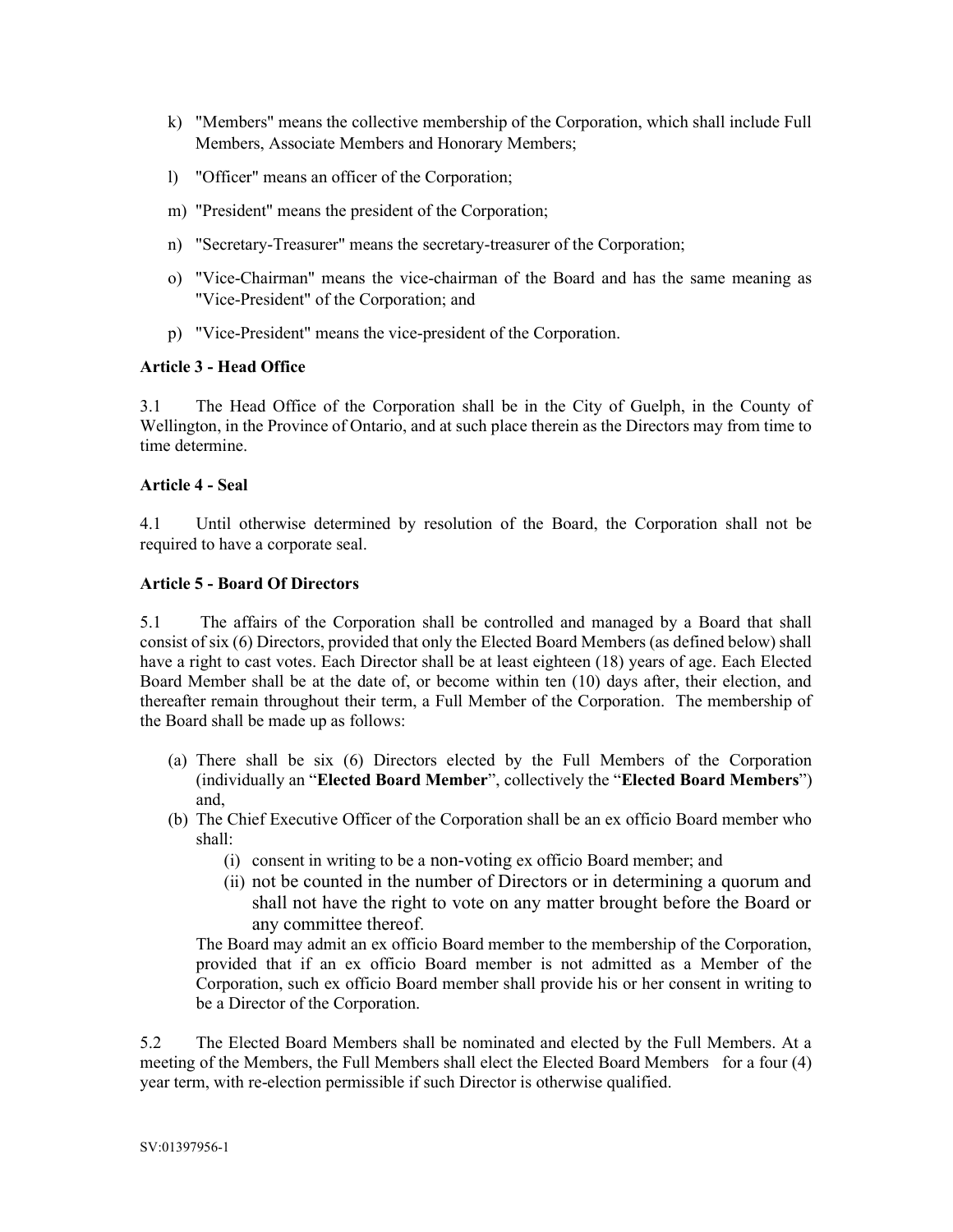5.3 Nominations of candidates for election as Elected Board Members of the Corporation shall be made in writing, signed by two (2) members Full Members of the Corporation and accompanied by the written consent of the candidate (which may be endorsed on the form of nomination) and shall be delivered to the Secretary-Treasurer of the Corporation not less than seven (7) days before the date fixed for the election.

5.4 If insufficient nominations are received to fill all vacancies on the Board the candidates nominated shall be deemed to be elected and further nominations for any vacant positions remaining shall be received at the annual general meeting;

5.5 If the number of nominations received is equal to the number of vacancies to be filled, the persons nominated shall be deemed to be elected without voting and by acclamation.

5.6 If the number of nominations received exceeds the number of vacancies to be filled, an electronic ballot shall be held in such manner as the Board may direct.

### Article 6 - Vacancies, Board of Directors

6.1 Vacancies on the Board, however caused, may, so long as a quorum of Directors remain in office, be filled by the Directors from among the qualified Full Members of the Corporation, if they shall see fit to do so, otherwise such vacancy shall be filled at the next annual general meeting of the Members at which the Directors for the ensuing term are elected, but if there is not a quorum of Directors, the remaining Directors shall forthwith call a meeting of the Members to fill the vacancy. If the number of Directors is increased between the terms, a vacancy or vacancies, to the number of the authorized increase, shall thereby be deemed to have occurred, which may be filled in the manner above provided.

- 6.2 For the purposes of this By-law, a casual vacancy on the Board occurs if the Director:
	- (a) In the case of any ex officio Board Member, such Director no longer holds the position that provided such Director his or her office; or
	- (b) dies; or
	- (c) in the case of an Elected Board Member ceases to be a Full Member of the Corporation; or
	- (d) becomes insolvent within the meaning of the Act; or
	- (e) resigns by notice in writing given to the Secretary-Treasurer of the Corporation; or
	- (f) is found to be incapable of managing property by a court or under Ontario law ; or
	- (g) is absent without the consent of the Board from all meetings of the Board held during a period of six (6) consecutive months.
- 6.3 A vacancy on the Board shall be filled as follows:
	- (a) a quorum of Directors may fill a vacancy among the Directors;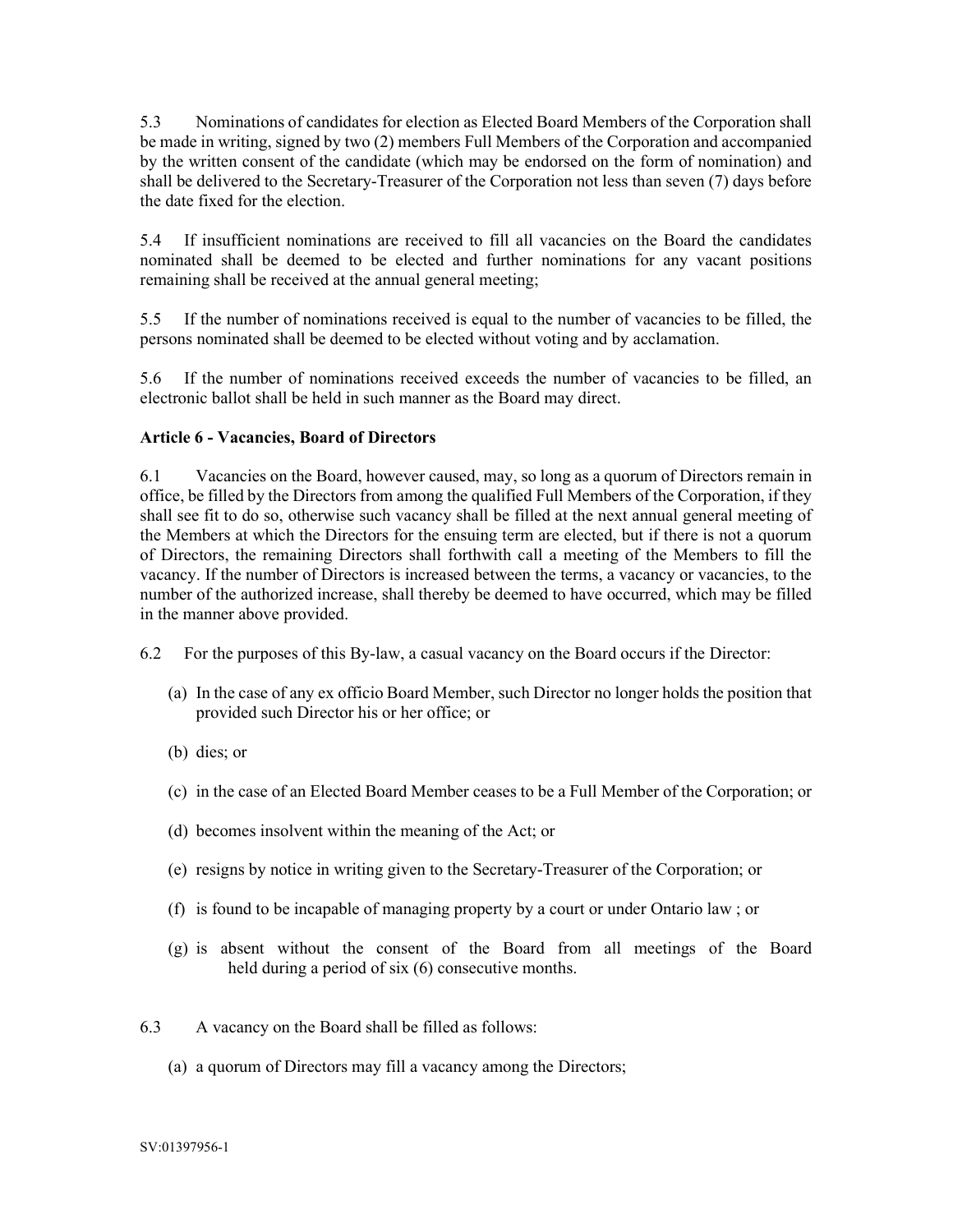- (b) if there is not a quorum of Directors or there has been a failure to elect the minimum number of Directors set out in the articles, the Directors in office shall, without delay, call a special meeting of Full Members to fill the vacancy and, if they fail to call such a meeting, the meeting may be called by any Full Member;
- (c) if the vacancy occurs as a result of the Full Members removing a Director, the Full Members may fill the vacancy by a majority vote and any Director elected to fill the vacancy shall hold office for the remainder of the removed Director's term;
- (d) if the Director was an ex officio Board member who ceased to hold the position which qualifies the ex officio Board member, it shall be filled by the person who then holds the qualifying position; and
- (e) the Board may fill any other vacancy by a majority vote, and the appointee shall hold office, subject to the By-laws of the Corporation, until the conclusion of the annual general meeting next following the date for elections of Directors. After that, the appointee shall be eligible to be elected as a Director.

6.4 The Full Members may by resolution passed by at least a majority of the Full Members at a meeting of the Members, remove any Director, except for any ex officio Board member, before the expiration of his term and may fill the vacancy in accordance with Section 6.3(d) provided that the Director being replaced shall have the right to make representations to the membership by way of written representations to the Secretary-Treasurer or President and may request that a copy of such representations be sent to each Full Member, or, if not sent to each Full Member within a reasonable time following submission to the Secretary-Treasurer or President, to request that such representations be on the agenda of the meeting where the removal resolution is to be presented to the meeting of the Members.

- 6.5 A Director shall be immediately removed from the Board if:
	- (a) the Director realizes profit from his position in the Corporation; or
	- (b) the Director is directly or indirectly interested in any contract or proposed contract of the Corporation, without making the disclosure required by the Act.

A Director who is in any way directly or indirectly interested in a contract or transaction, or proposed contract or transaction, with the Corporation shall make the disclosure required by the Act. Except as provided by the Act, no such Director shall attend any part of a meeting of Directors or vote on any resolution to approve any such contract or transaction.

# Article 7 - Quorum and Meetings, Board of Directors

7.1 Three (3) Directors shall form a quorum for the transaction of business. Except as otherwise required by law, the Board may hold its meetings at such place or places as it may from time to time determine but in any event, shall hold meetings at least twice in each period of twelve (12) months. No formal notice of any such meeting shall be necessary if all the Directors are present, or if those absent have signified their consent to the meeting being held in their absence. Directors' meetings may be formally called by the President or Vice-President or by the Secretary-Treasurer on direction of the President or Vice-President, or by the Secretary-Treasurer on direction in writing of any Director. Notice of such meetings shall be delivered, telephoned or telegraphed or forwarded by facsimile or electronic delivery in portable document format ("pdf"), tagged image file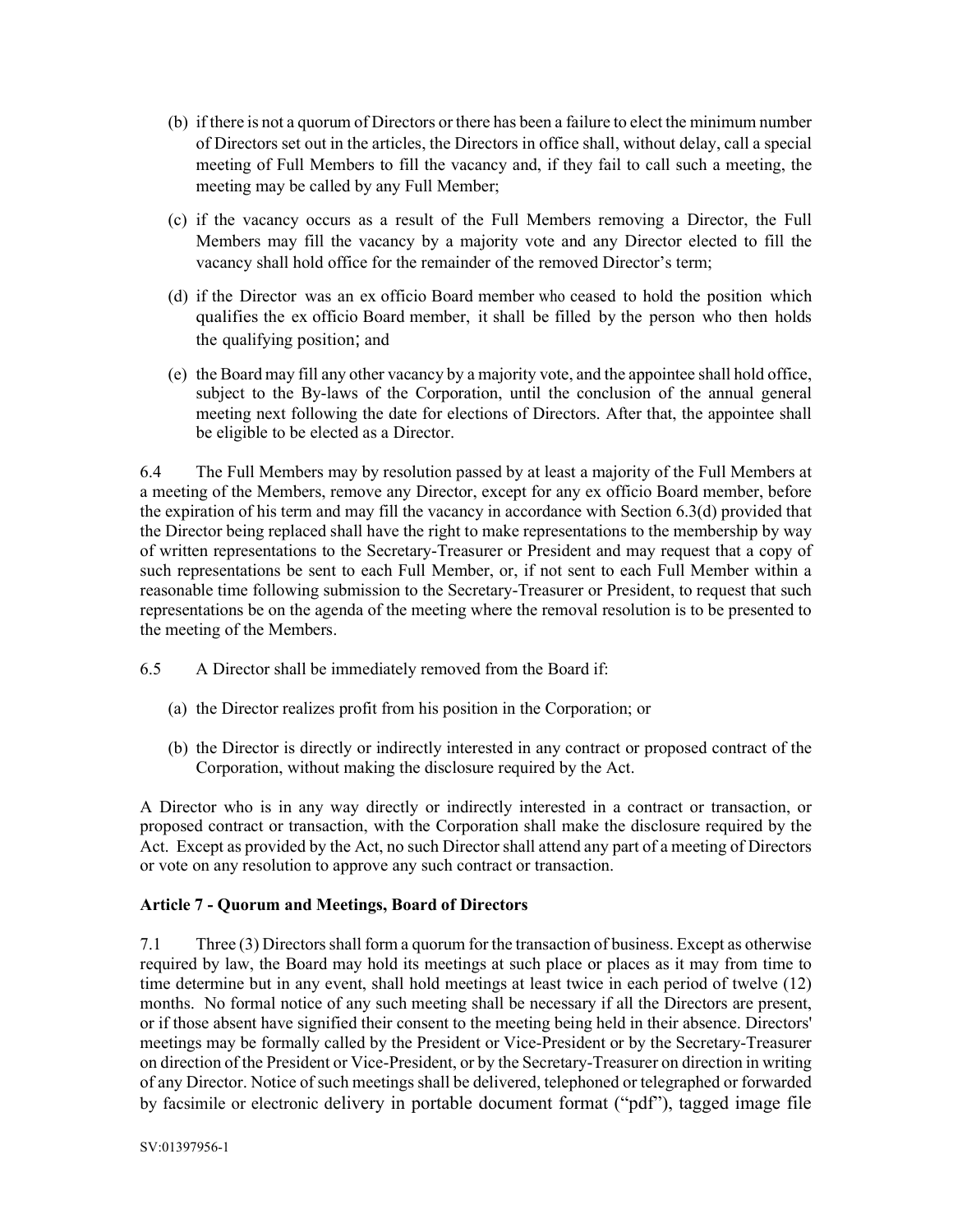format (".tif") or other secure electronic file system to each Director not less than two (2) days before the meeting is to take place and shall specify the general nature of the business to be transacted at such meeting and no other business except that business is to be transacted at such meeting except business which the Directors unanimously agree be treated as urgent business. The statutory declaration of the Secretary-Treasurer or President that notice has been given pursuant to this By-law shall be sufficient and conclusive evidence of the giving of such notice. The Board may appoint a day or days in any month or months for regular meetings at an hour to be named and of such regular meeting no notice need be sent. A Board meeting may also be held, without notice, immediately following the annual meeting of the Corporation. The Directors may consider or transact any business either special or general at any meeting of the Board.

7.2 If all the Directors of the Corporation consent, a meeting of the Board or of a committee of the Board may be held by means of telephone, electronic or other communications facilities as permit all persons participating in the meeting to communicate with each other simultaneously and instantaneously, and any person participating in such meeting by such means is deemed to be present at that meeting. Any consent so given shall be effective whether given before or after the meeting to which it relates and may be given with respect to all meetings of the Corporation.

## Article 8 - Errors in Notice, Board of Directors

8.1 No error or omission in giving such notice for a meeting of Directors shall invalidate such meeting or invalidate or make void any proceedings taken or had at such meeting and any Director may at any time waive notice of any such meeting and may ratify and approve of any or all proceedings taken or had thereat.

### Article 9 - Voting, Board of Directors

9.1 The Chairman shall preside at Board meetings. In the absence of the Chairman, the Vice-Chairman shall act as the Chairman. In the absence of both the Chairman and the Vice-Chairman, the Directors present shall choose one of their number to act as their Chairman.

9.2 Questions arising at any meeting of Directors shall be decided by a majority of votes. In case of an equality of votes, the Chairman, in addition to his original vote, shall have a second or casting vote. All votes at such meeting shall be taken by ballot if so demanded by any Director present, but if no demand be made, the vote shall be taken in the usual way by assent or dissent. A declaration by the Chairman that a resolution has been carried and an entry to that effect in the minutes shall be admissible in evidence as prima facie proof of the fact without proof of the number or proportion of the votes recorded in favour of or against such resolution. In the absence of the President his duties may be performed by the Vice-President or such other Director as the Board may from time to time appoint for the purpose.

#### Article 10 - Powers

10.1 The Directors of the Corporation may administer the affairs of the Corporation in all things, including but not limited to:

- (a) administering the admission, disciplinary procedures and expulsion of Members;
- (b) addressing and resolving the suggestions and complaints of Members;
- (c) developing and administering guidelines and codes for Members;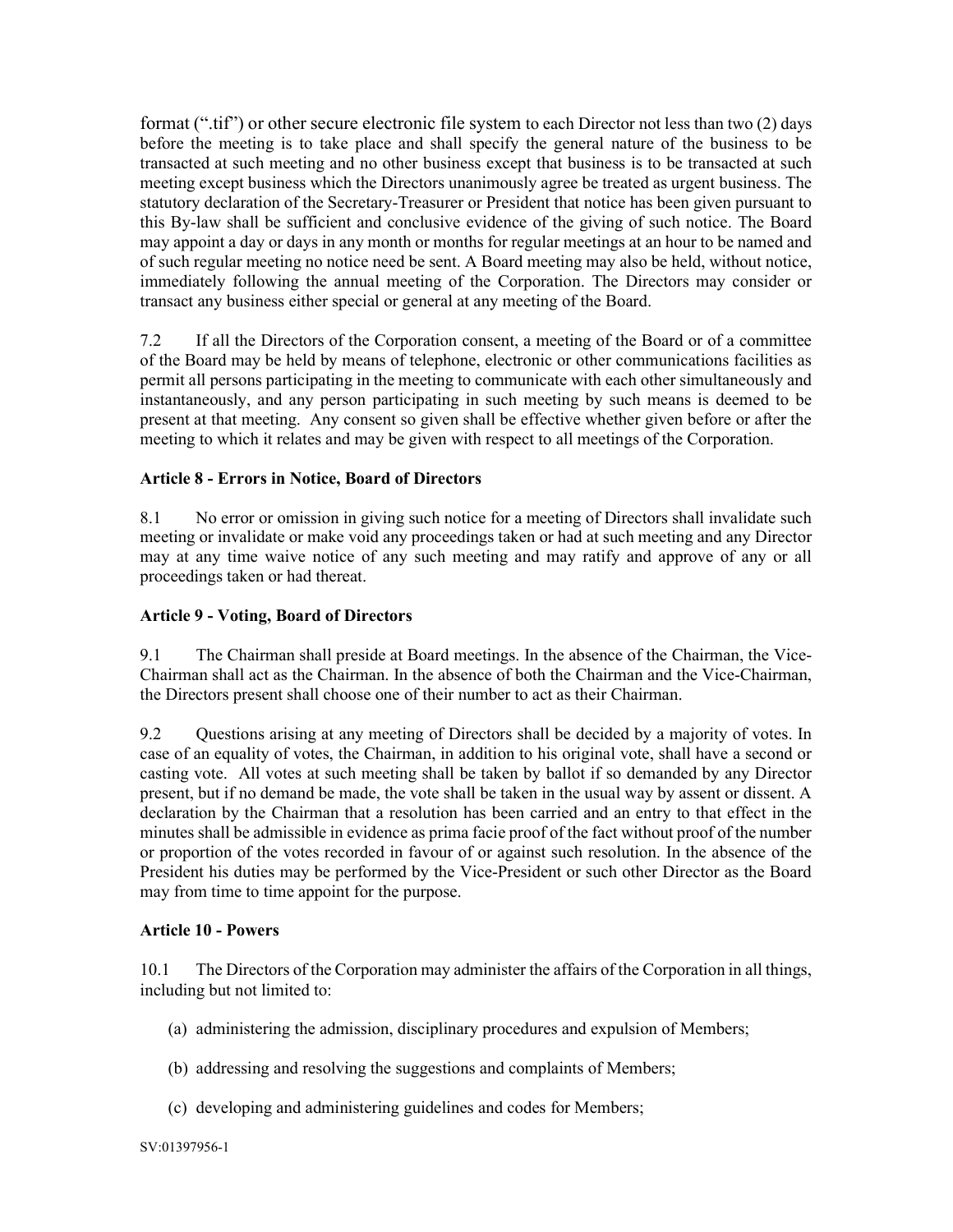- (d) developing and approving the budget and accounts of the Corporation;
- (e) ensuring the proper usage of the Corporation's funds;
- (f) developing the educational programs of the Corporation;
- (g) overseeing the operations of all organizations promoted by or associated with the Corporation including the Regional Groups;
- (h) investigating other contact lens educational opportunities and exploring other endeavours on behalf of the Corporation;
- (i) make or cause to be made for the Corporation, in its name, any kind of contract which the Corporation may lawfully enter into;
- (j) create and oversee and be responsible for regional groups promoting the objects of the Corporation; and,
- (k) save as hereinafter provided, generally, may exercise all such other powers and do all such other acts and things as the Corporation, by its Letters Patent or otherwise, is authorized to exercise and do.

10.2 Without in any way derogating from the foregoing, the Directors are expressly empowered, from time to time, to purchase, lease or otherwise acquire, alienate, sell, exchange or otherwise dispose of shares, stocks, rights, warrants, options and other securities, lands, buildings and other property, movable or immovable, real or personal, or any right or interest therein owned by the Corporation, for such consideration and upon such terms and conditions as they may deem advisable.

### Article 11 - Remuneration of Directors

11.1 The Directors shall receive no remuneration for acting as such and shall not be appointed to any salaried office of the Corporation, and only repayment of reasonable and necessary out-ofpocket expenses, reimbursement of monies properly lent to the Corporation (with interest at a rate not exceeding the interest rate at the time of the Corporation's bankers), or reimbursement for monies lent to the Corporation for the rent of its premises.

### Article 12 - Officers of Corporation

12.1 There shall be a President, a Vice-President, a Secretary- Treasurer and such other Officers as the Board may determine is necessary, and who shall have such authority and shall perform such duties as the Board may prescribe from time to time. One person may hold more than one office except the offices of President and Vice-President. The President, Vice-President and Secretary-Treasurer shall be elected by the Board from among their number at the first meeting of the Board after the annual election of such Board, provided that in default of such election the then incumbents, being members of the Board, shall hold office until their successors are elected. The other Officers of the Corporation need not be members of the Board and in the absence of written agreement to the contrary, the employment of all Officers shall be settled from time to time by the Board.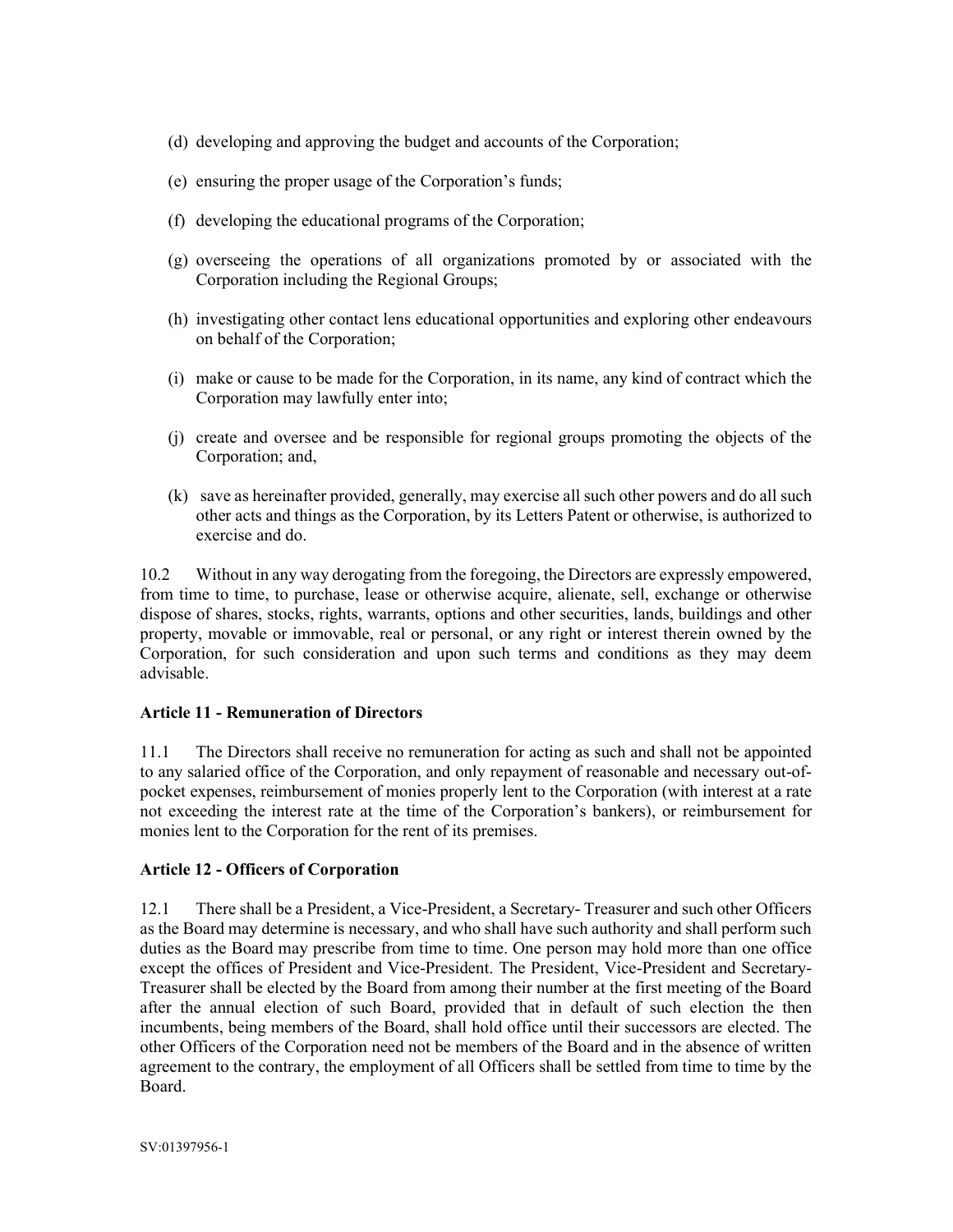#### Article 13 - Duties of President and Vice-President

13.1 The President, who shall also be the Chairman, shall, when present, preside at all meetings of the Members of the Corporation and of the Board. The President shall also be charged with the general management and supervision of the affairs and operations of the Corporation, including but not limited to the day-to-day operations of the Corporation, and the representation and protection of the interests of the Corporation. The President shall make recommendations on management and strategic planning and provide direction and long term planning to ensure the growth of the Corporation. The President shall also evaluate the performance of regional groups and projects initiated by the Corporation and evaluate the financial progress of the Corporation. The President with the Secretary-Treasurer shall sign all By-laws and any other Officer or person appointed by the Board for the purpose shall sign all membership certificates. During the absence or inability of the President, his duties and powers may be exercised by the Vice-President, and if the Vice-President, or such other Director as the Board may from time to time appoint for the purpose, exercises any such duty or power, the absence or inability of the President shall be presumed with reference thereto. The Vice-President, who shall also be the Vice-Chairman, shall advise and assist the President in all his duties.

### Article 14 - Duties of Secretary-Treasurer

14.1 The Secretary-Treasurer shall attend all meetings of the Board, the Officers and the Members of the Corporation and record all facts and minutes of all proceedings in the books kept for that purpose. He shall give all notices required to be given to Members and to Directors. If applicable, he shall be the custodian of the seal of the Corporation and of all books, papers, records, correspondence, contracts and other documents belonging to the Corporation which he shall deliver up only when authorized by a resolution of the Board to do so and to such person or persons as may be named in the resolution. The Secretary-Treasurer shall keep full and accurate accounts of all receipts and disbursements of the Corporation in proper books of account and shall deposit all moneys or other valuable effects in the name and to the credit of the Corporation in such bank or banks as may from time to time be designated by the Board. The Secretary-Treasurer shall disburse the funds of the Corporation under the direction of the Board, taking proper vouchers therefor and shall render to the Board at the regular meetings thereof or whenever required of him, an account of all his transactions as Secretary-Treasurer, and of the financial position of the Corporation. The Secretary-Treasurer shall also perform such other duties as may from time to time be determined by the Board. The Secretary-Treasurer may be assisted in the discharge of his/her responsibilities by operational staff designated, by the Board, for the purpose and may delegate administrative responsibilities accordingly.

### Article 15 - Duties of Other Officers

15.1 The duties of all other Officers of the Corporation shall be such as the terms of their engagement call for or the Board requires of them.

### Article 16 – Protection of Directors and Others

16.1 No Director, Officer or committee member of the Corporation shall be liable for the acts, neglects or defaults of any other Director, Officer, committee member or employee of the Corporation or for joining in any receipt or for any loss, damage or expense happening to the Corporation through the insufficiency or deficiency of title to any property acquired by resolution of the Board or for or on behalf of the Corporation or for the insufficiency or deficiency of any security in or upon which any of the money of or belonging to the Corporation shall be placed out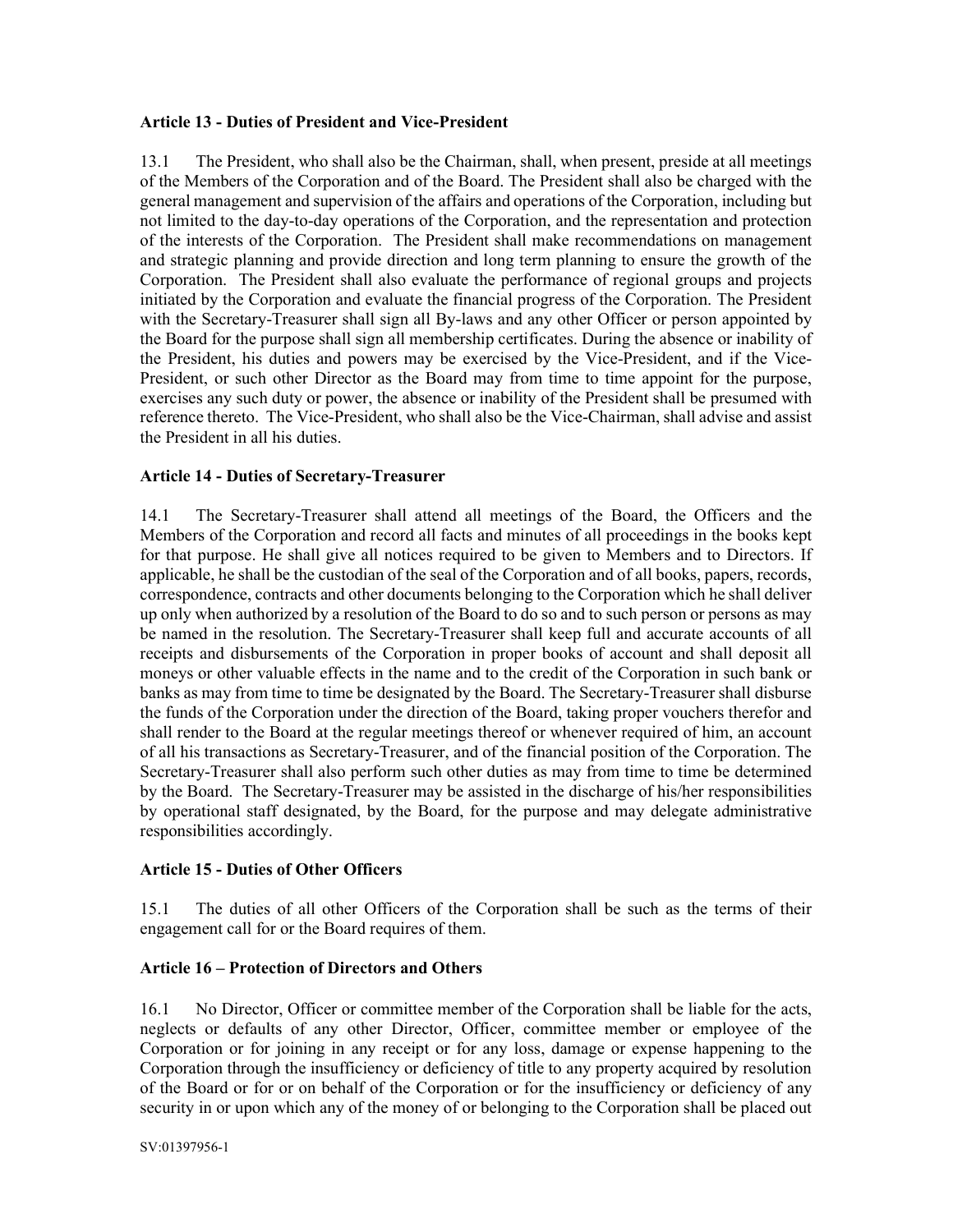or invested or for any loss or damage arising from the bankruptcy, insolvency or tortious act of any person, firm or Corporation with whom or which any moneys, securities or effects shall be lodged or deposited or for any other loss, damage or misfortune whatever which may happen in the execution of the duties of his or her respective office or trust provided that they have:

- (a) complied with the Act and the Corporation's articles or letters patent, as applicable, and By-laws; and
- (b) exercised their powers and discharged their duties in accordance with the Act.

16.2 Every Director and Officer of the Corporation and his/her heirs, executors and administrators and estate and effects, respectively shall from time to time and at all times be indemnified and saved harmless out of the funds of the Corporation from and against all times be indemnified and saved harmless out of the funds of the Corporation from and against:

- (a) all costs, charges and expenses whatsoever that such Director or Officer sustains or incurs in or about any action, suit or proceeding that is brought, commenced or prosecuted against him for or in respect of any act, deed, matter or thing whatsoever made, done or permitted by him/her in or about the execution of the duties of his/her office; and
- (b) all other costs, charges and expenses that he/she sustains or incurs in or about or in relation to the affairs of the Corporation except such costs, charges or expenses as are occasioned by his/her own willful neglect or default.

16.3 No act or proceeding of any Director or Board shall be deemed invalid or ineffective by reason of the subsequent ascertainment of any irregularity in regard to such act or proceeding or the qualification of such Director or Board.

16.4 Directors may rely upon the accuracy of any statement or report prepared by the Corporation's auditors and shall not be responsible or held liable for any loss or damage resulting from acting upon such statement or report.

# Article 17 - Execution of Documents

17.1 Deeds, transfers, licences, contracts and engagements on behalf of the Corporation shall be signed by either the President or Vice-President and by the Secretary-Treasurer, and the Secretary-Treasurer shall, if applicable, affix the seal of the Corporation to such instruments as require the same.

17.2 Contracts in the ordinary course of the Corporation's operations may be entered into on behalf of the Corporation by the President, Vice-President, Secretary-Treasurer or by any person authorized by the Board.

17.3 The President, Vice-President, the Directors, the Secretary-Treasurer, or any one of them, or any person or persons from time to time designated by the Board may transfer any and all shares, bonds or other securities from time to time standing in the name of the Corporation in its individual or any other capacity or as trustee or otherwise and may accept in the name and on behalf of the Corporation transfers of shares, bonds or other securities from time to time transferred to the Corporation, and may affix the corporate seal, if applicable, to any such transfers or acceptances of transfers, and may make, execute and deliver under the corporate seal, if applicable, any and all instruments in writing necessary or proper for such purposes, including the appointment of an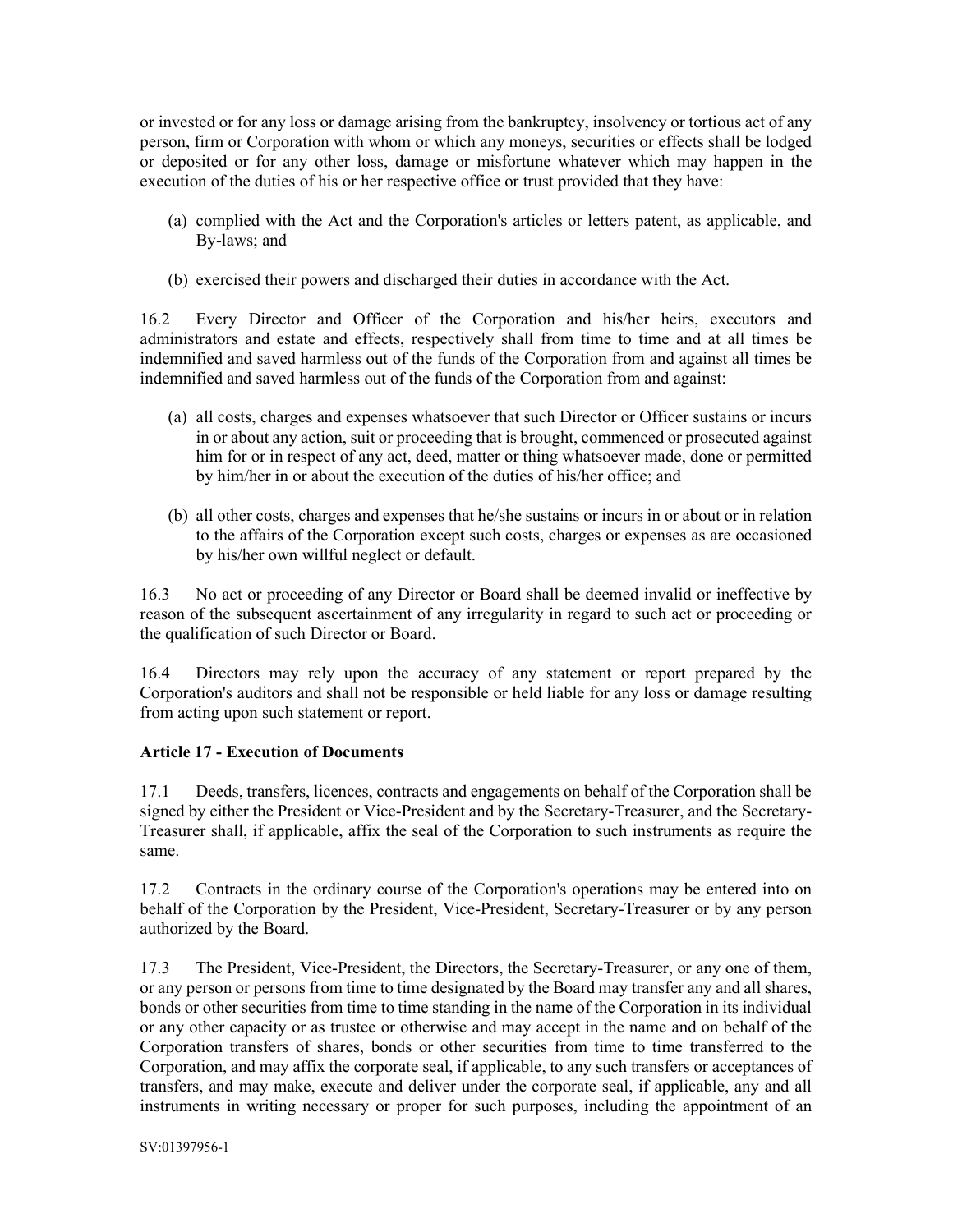attorney or attorneys to make or accept transfers of shares, bonds or other securities on the books of any company or corporation.

17.4 Notwithstanding any provisions to the contrary contained in the By-laws of the Corporation, the Board may at any time by resolution direct the manner in which, and the person or persons by whom, any particular instrument, contract or obligations of the Corporation may or shall be executed.

17.5 Execution and delivery of facsimile copies or electronic delivery in portable document format ("pdf"), tagged image file format (".tif") or other secure electronic file system of documentation requiring execution by the Members shall constitute delivery of executed originals and shall be binding upon the person whose signature appears on the transmitted copy. Documents may be signed in as many counterparts as may be necessary, each of which so signed shall be deemed an original and such counterparts together shall constitute one and the same instrument and notwithstanding the date of execution, shall be deemed to bear the date of the first signatory thereto.

#### Article 18 - Books and Records

18.1 The Directors shall see that all necessary books and records of the Corporation required by the By-laws of the Corporation or by any applicable statute or law are regularly and properly kept.

18.2 The Directors shall establish and maintain a register of Directors, Officers and Members of the Corporation specifying the name, address, phone, fax and email address and institution name of each person who is a Member of the Corporation, together with the date on which the person became a Member and the date on which they ceased to be a Member.

### Article 19 - Membership

19.1 Membership in the Corporation shall be available only to individuals at least eighteen (18) years of age. The membership shall consist of three (3) classes of Members in the Corporation, namely, Full Members, Associate Members, and Honorary Members.

19.2 An individual is eligible to be a Full Member of the Corporation if the individual is significantly involved either part-time or full-time in the coordination, implementation and/or direction of the contact lens curriculum of a recognized teaching institution.

19.3 An individual is eligible to be an Associate Member of the Corporation if the person is positively contributing to contact lens education, but not formally affiliated with a recognized institution.

19.4 An individual is eligible to be an Honorary Member of the Corporation if the person is a previous Full Member or Associate Member of the Corporation who has retired from a position involved in the coordination, implementation and/or direction of the contact lens curriculum at a recognized teaching institution or who has retired from a position involved in positively contributing to contact lens education, but not formally affiliated with a recognized institution, as the case may be, but is allowed to retain their membership in the Corporation as recognition of their past contributions.

### Article 20 - Application for Membership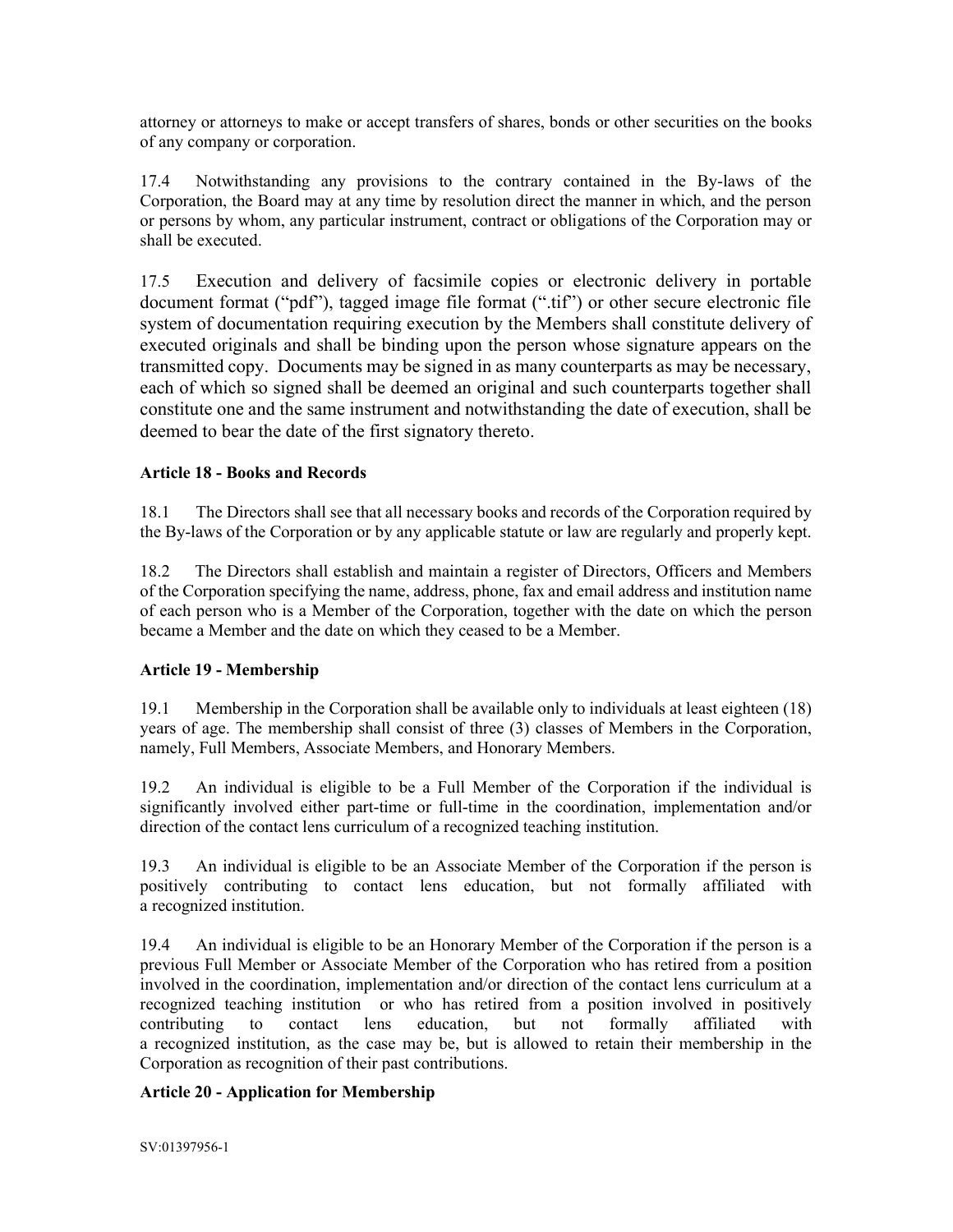- 20.1 An application for membership in the Corporation:
	- (a) shall be made by a person to the Corporation in writing, on the prescribed form and with the required supporting documents, as may be amended by the Board from time to time; and
	- (b) shall be lodged with the Secretary-Treasurer of the Corporation, or his/her designate.

20.2 Upon receiving an application for membership, , the Secretary-Treasurer, or his/her designate, shall refer the application to the Board or in such other manner as may be determined by the Board from time to time, which shall determine whether to approve or to reject the application.

20.3 If the Board approves a membership application, the Secretary-Treasurer, or his/her designate, shall, on payment by the applicant of the applicable fees and dues in a timely manner, enter the name of the applicant in the register of Members and, upon the name being so entered, the applicant becomes a Member of the Corporation.

### Article 21 - Membership Entitlements

- 21.1 A Full Member of the Corporation has the following rights:
	- (a) to attend at and vote at all meetings of Members;
	- (b) to be nominated as a Director and/or elected or appointed, as applicable, as an Officer of the Corporation;
	- (c) to request, obtain and use the Corporation's educational materials under prescribed costs and conditions with appropriate acknowledgments as required; and
	- (d) to participate in programs, including educational meetings, organised by the Corporation.
- 21.2 An Associate Member of the Corporation has the following rights:
	- (a) upon invitation by the Board, to attend at meetings of the Corporation, including meetings of the Members;
	- (b) to have access to the Corporation's educational materials as may be approved by the Board, under prescribed costs and conditions and with the appropriate acknowledgments; and
	- (c) to participate in programs, including educational meetings, organised by the Corporation.
- 21.3 An Honorary Member of the Corporation has the following rights:
	- (a) upon invitation by the Board, to attend at meetings of the Corporation;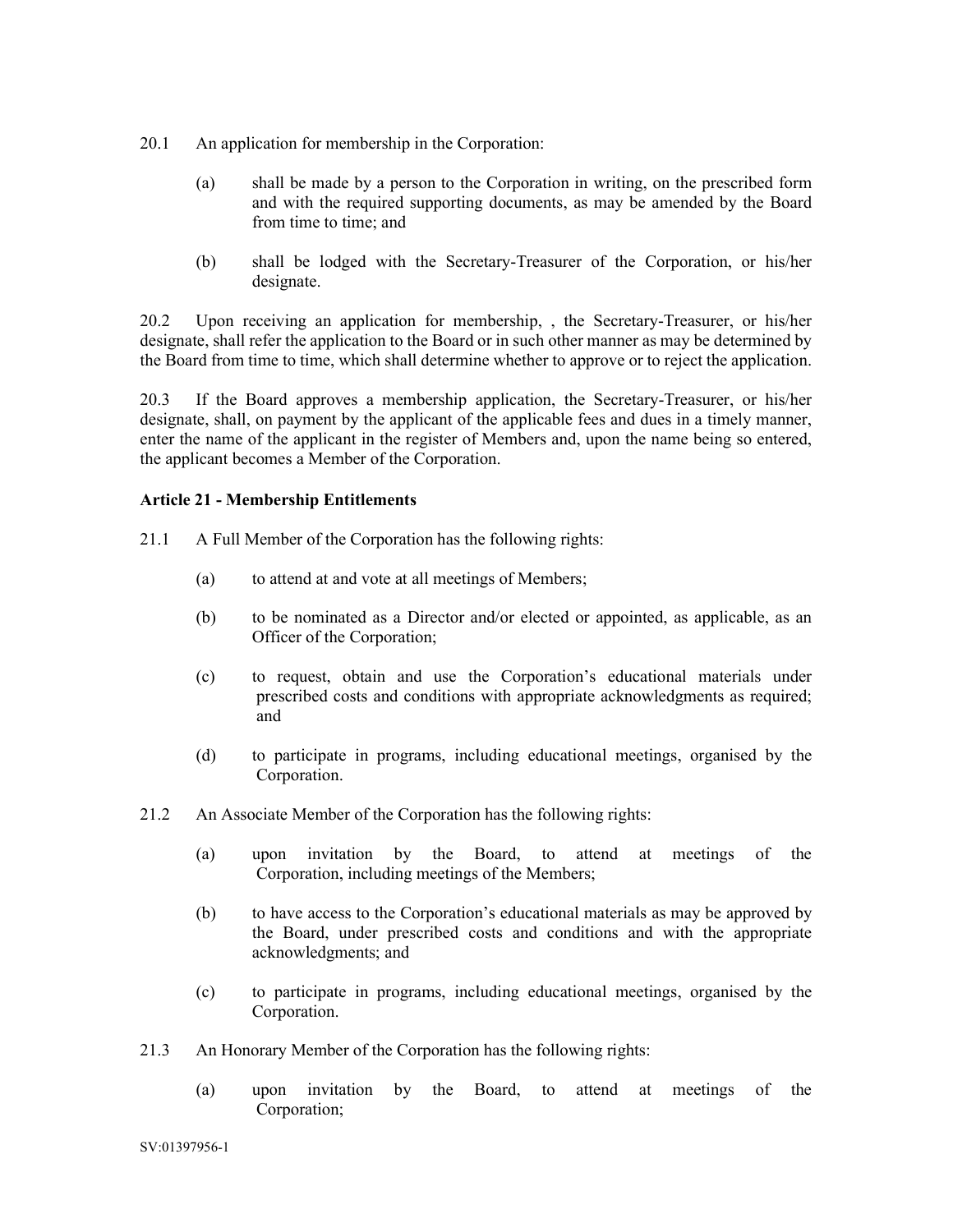- (b) to have access to the Corporation's educational materials as may be approved by the Board, under prescribed costs and conditions and with the appropriate acknowledgments; and
- (c) to participate in programs, including educational meetings, organised by the Corporation.

21.4 An Associate Member does not have a right to vote at meetings of the Corporation including meetings of the Members, nor does an Associate Member have a right to be nominated as a Director, provided that an Associate Member may be appointed as an Officer of the Corporation, if such individual is approved for such position by the Board.

21.5 An Honorary Member does not have a right to vote at meetings of the Corporation including meetings of the Members, nor does an Honorary Member have a right to be nominated as a Director, provided that an Honorary Member may be appointed as an Officer of the Corporation, if such individual is approved for such position by the Board.

- 21.6 A right, privilege or obligation which a person has by being a Member of the Corporation:
	- (a) is not transferrable to another person or entity; and
	- (b) terminates upon cessation of the membership.

21.7 Each Full Member in good standing shall be entitled to one vote on each question arising at any special or general meeting of the Members.

21.8 Each Member shall promptly be informed by the Secretary-Treasurer, or his/her designate, of his admission as a Member.

21.9 Any resolution of the Board relating to admission to membership in the Corporation shall not be effective until confirmed by the Full Members in general meeting.

### Article 22 - Members' Liabilities

22.1 The liability of a Member of the Corporation to contribute towards the payment of the debts and liabilities of the Corporation or the cost, charges and expenses of the winding up of the Corporation is limited to the amount, if any, unpaid by the Member in respect of his/her/its membership.

### Article 23 - Disciplining of Members

23.1 The Board shall have authority to suspend or expel any Member from the Corporation for any one or more of the following grounds:

> (a) has persistently refused or neglected to comply with a provision or provisions of the constating documents and/or By-laws of the Corporation; or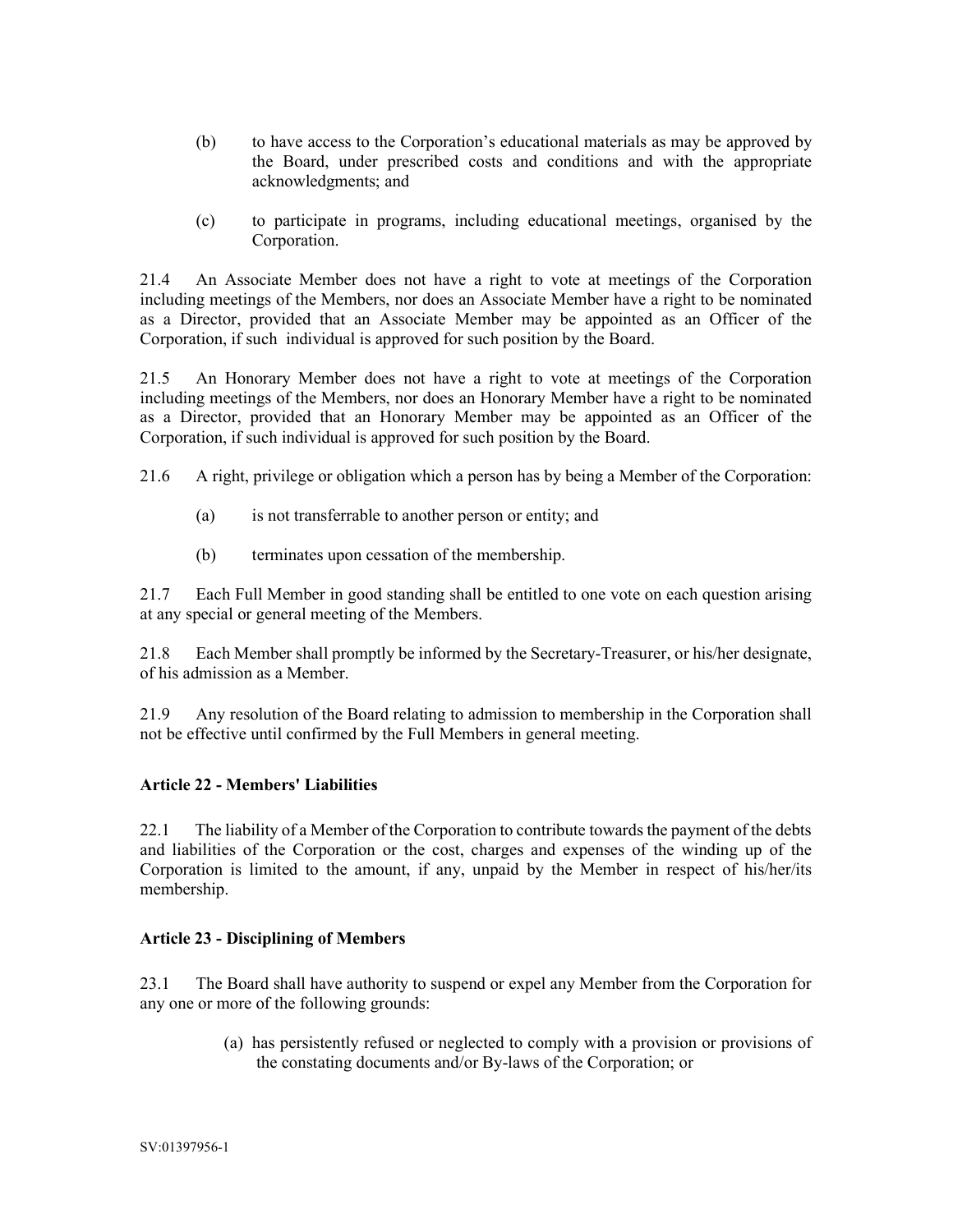- (b) has persistently and willfully acted in a manner prejudicial to the interests of the Corporation or the Corporation's constating documents and/or By-laws and /or any code of conduct of the Corporation; or
- (c) has a conflict of interest to the activities of the Corporation; or
- (d) for any other reason that the Board in its sole and absolute discretion considers to be reasonable, having regard to the purpose of the Corporation.

23.2 In the event that the Board determines that a Member should be expelled or suspended from membership in the Corporation, the Secretary-Treasurer, or such other officer as may be designated by the Board, shall provide twenty (20) days notice of suspension or expulsion to the Member and shall provide reasons for the proposed suspension or expulsion. The Member may make written submissions to the Secretary-Treasurer, or such other officer as may be designated by the Board, in response to the notice received within such twenty (20) day period. In the event that no written submissions are received by the Secretary-Treasurer, the Secretary-Treasurer, or such other officer as may be designated by the Board, may proceed to notify the Member that the Member is suspended or expelled from membership in the Corporation. If written submissions are received in accordance with this section, the Board will consider such submissions in arriving at a final decision and shall notify the Member concerning such final decision within a further twenty (20) days from the date of receipt of the submissions. The Board's decision shall be final and binding on the Member, without any further right of appeal.

# Article 24 - Cessation of Membership

- 24.1 Membership in in the Corporation ceases:
	- (a) upon the death of the Member;
	- (b) the resignation of the Member;
	- (c) the Member is expelled or the membership cancelled;
	- (d) the Member does not pay the membership fees within the approved deadlines, as determined by the Board from time to time; or
	- (e) the Member no longer fulfills the membership criteria of the Corporation.

### Article 25 - Membership Dues

25.1 There shall be no dues or fees payable by Members except such, if any, as shall from time to time be fixed by unanimous vote of the Board, which amount of the dues or fees shall become effective only when confirmed by a majority of the votes of the Full Members at an annual or other general meeting.

25.2 The Secretary-Treasurer shall notify the Members of the dues or fees at any time payable by them and, if such dues or fees are not paid within thirty (30) days of the date of such notice the Members in default shall thereupon automatically cease to have voting rights and the other rights of Members in good standing, but any such Members may, on payment of all unpaid dues or fees, be reinstated by unanimous vote of the Board.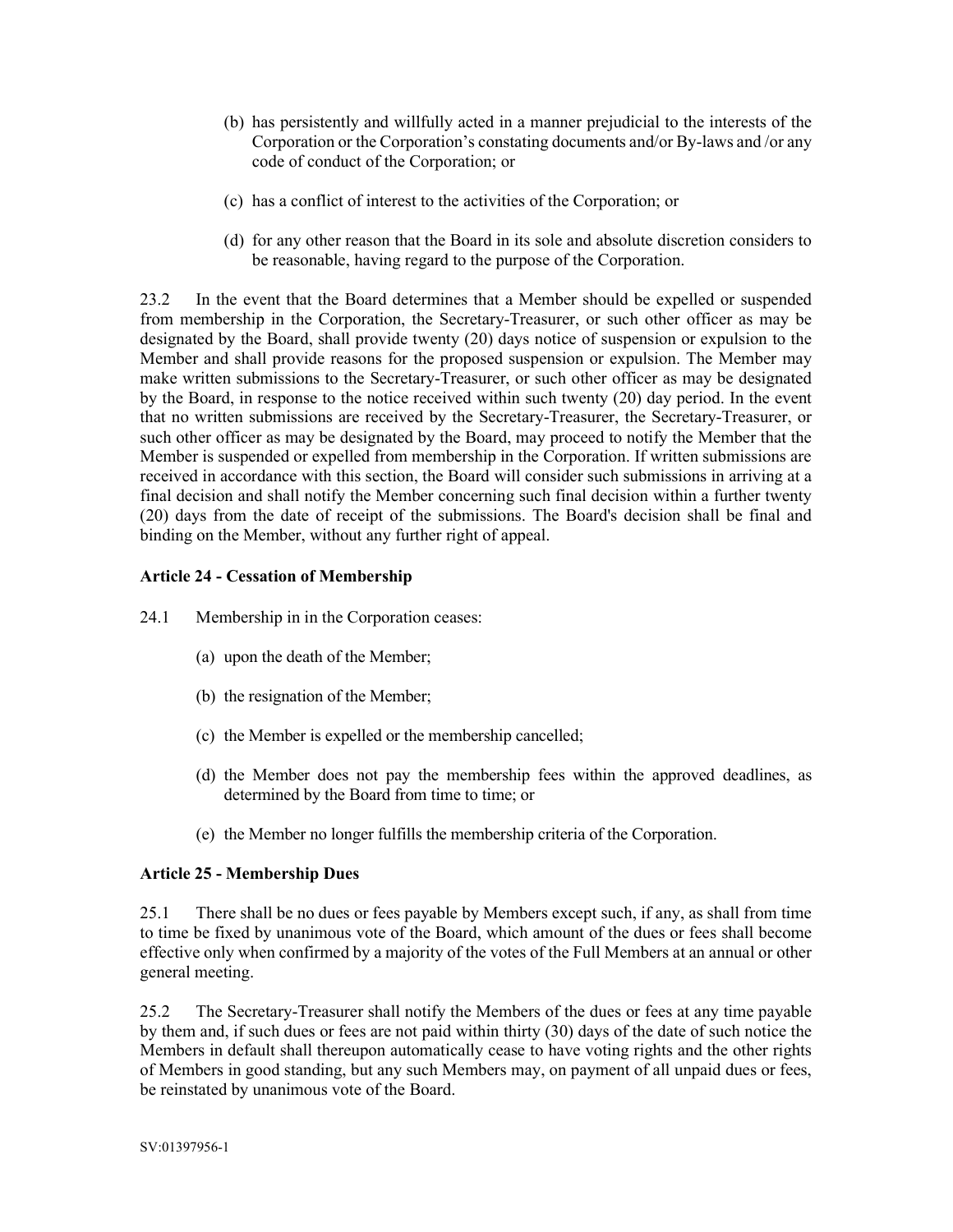25.3 Fees or dues of a Member may be reduced or waived, at the sole and absolute discretion of the Board.

## Article 26 - Annual and Other Meetings of Members

26.1 The annual or any other general meeting of the Members shall be held at the head office of the Corporation or elsewhere in Ontario or inside or outside of Canada as the Board may determine and on such day as the said Directors shall appoint. The annual or any other general meeting of the Members may be held by telephonic or electronic means and a Full Member who, through those means, votes at such meeting or establishes a communications link to the meeting is deemed to be present at the meeting.

26.2 At every annual meeting, in addition to any other business that may be transacted, the report of the Directors, the financial statement and the report of the auditors shall be presented and a Board elected, as applicable, and auditors appointed for the ensuing year and the remuneration of the auditors shall be fixed. The Full Members may consider and transact any business either special or general without any notice thereof at any meeting of the Members. The Board or the President or Vice-President shall have power to call at any time a general meeting of the Members of the Corporation. No public notice nor advertisement of Members' meetings, annual or general, shall be required, but notice of the time and place of every annual general meeting shall be given to each Full Member and identified as such by sending a notice by prepaid mail or telegraph or by facsimile or electronic delivery in portable document format ("pdf"),by tagged image file format  $("tif")$  or other secure electronic file system, ten  $(10)$  days before the time fixed for the holding of such meeting and notice of each meeting must remind the Member of the right to vote by proxy; provided that any meetings of Members may be held at any time and place without such notice if all the Full Members of the Corporation are present thereat or represented by proxy duly appointed, and at such meeting any business may be transacted which the Corporation at annual or general meetings may transact.

26.3 The Board may, in its discretion, convene a special general meeting of the Corporation as may be required from time to time to comply with any of the provisions of the By-laws of the Corporation.

26.4 The Board shall, on the requisition in writing or by electronic means of not less than ten (10%) percent of the total number of Full Members, convene a special general meeting of the Corporation provided that any requisition by the Full Members for a special general meeting:

- (a) shall state the purpose or purposes of the meeting;
- (b) shall be signed by the Full Members making the requisitions;
- (c) shall be lodged with the Secretary-Treasurer; and
- (d) may consist of several documents in a similar form, each signed by one or more of the Full Members making the requisition.

26.5 If the Board fails to convene a special general meeting within one (1) month after the date on which a requisition of Full Members for the meeting is lodged with the Secretary-Treasurer, any one or more of the Full Members who made the requisition may convene a special general meeting to be held not later than three (3) months after that date. A special general meeting convened by a Full Member or Members as referred to above shall be convened as nearly as is practicable in the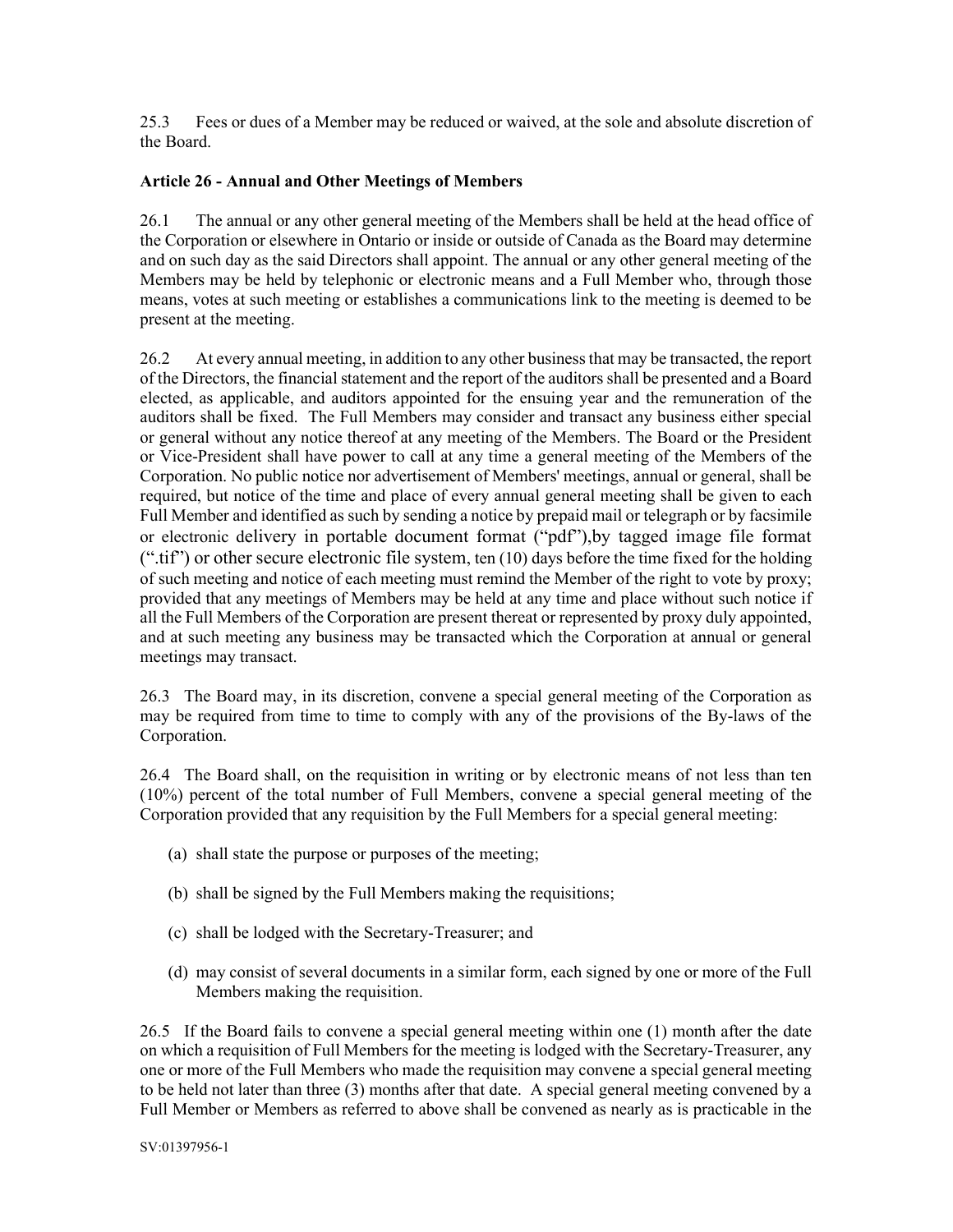same manner as general meetings are convened by the Board and any Full Member who thereby incurs reasonable expenses is entitled to be reimbursed by the Corporation for any such reasonable expense so incurred.

26.6 Each special resolution must be passed by at least three-quarters (3/4's) of the votes of the Full Members present in person at the meeting at which the special resolution is presented, for which not less than twenty-one (21) days' written notice of the intention to pass such special resolution is given to all voting Full Members in accordance with the notice provisions of this Bylaw and any amendments thereto.

## Article 27 - Error or Omission in Notice

27.1 No error or omission in giving notice of any special, annual or general meeting or any adjourned meeting, whether special, annual or general, of the Members of the Corporation shall invalidate such meeting or make void any proceedings taken thereat and any Full Member may at any time waive notice of any such meeting and may ratify, approve and confirm any or all proceedings taken or had thereat. For the purpose of sending notice to any Member, Director or Officer for any meeting or otherwise, the address of any Member, Director or Officer shall be his last address recorded on the books of the Corporation.

### Article 28 - Adjournments

28.1 Any meetings of the Corporation or of the Directors may be adjourned to any time and from time to time and such business may be transacted at such adjourned meeting as might have been transacted at the original meeting from which such adjournment took place. No notice shall be required of any such adjournment. Such adjournment may be made notwithstanding that no quorum is present.

### Article 29 - Quorum of Members

30.1 A quorum for the transaction of business at any meeting of Members shall consist of not less than five (5) Full Members whether present in person or by proxy.

# Article 30 - Voting of Members

30.1 Subject to the provisions, if any, contained in the Letters Patent of the Corporation, each Full Member of the Corporation shall at all meetings of Members be entitled to one (1) vote and he may vote by proxy. Notice in writing of his appointment as a proxy must be delivered to the Secretary-Treasurer of the Corporation a minimum of twenty-four (24) hours before the convening of the meeting for which the proxy has been granted. No Full Member shall be entitled either in person or by proxy to vote at meetings of the Corporation unless he has paid all dues or fees, if any, then payable by him.

30.2 At all meetings of Members every question shall be decided by a majority of the votes of the Full Members present in person or represented by proxy unless otherwise required by the Bylaws of the Corporation, or by law. Every question shall be decided in the first instance by a show of hands unless a poll be demanded by any Full Member. Upon a show of hands, every Member having voting rights shall have one (1) vote, and unless a poll be demanded a declaration by the Chairman that a resolution has been carried or not carried and an entry to that effect in the minutes of the Corporation shall be admissible in evidence as prima facie proof of the fact without proof of the number or proportion of the votes accorded in favour of or against such resolution. The demand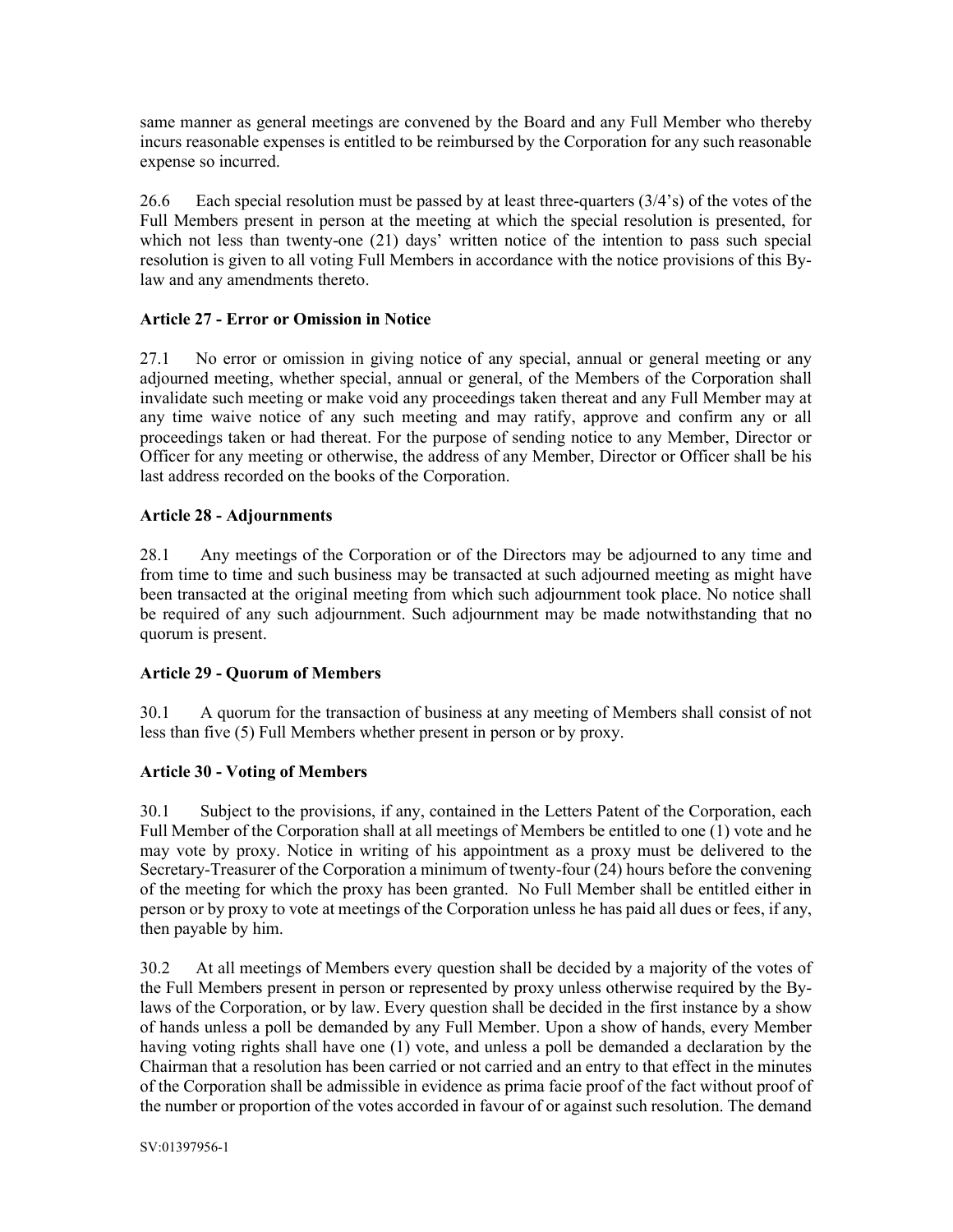for a poll may be made by the Chairman or by a minimum of three (3) Full Members present in person. A demand for a poll may be withdrawn, but if a poll be demanded and not withdrawn the question shall be decided by a majority of votes given by the Full Members present in person or by proxy, and such poll shall be taken in such manner as the Chairman shall direct and the result of such poll shall be deemed the decision of the Corporation in general meeting upon the matter in question. In case of an equality of votes at any general meeting, whether upon a show of hands or at a poll, the Chairman shall be entitled to a second or casting vote.

30.3 The Chairman shall be the chair of the Members' meeting; in the Chairman's absence, the Vice-Chairman shall act as chair; in the absence of both the Chairman and the Vice-Chairman, the Members present at any Members' meeting shall choose another Director as chair and if no Director is present or if all of the Directors present decline to act as chair, the Members present shall choose one of their number to chair the meeting.

# Article 31 - Financial Year

31.1 Unless otherwise ordered by the Board, the fiscal year of the Corporation shall terminate on the 31st day of December in each year or on such other date as the Board may, from time to time by resolution, determine

## Article 32 - Cheques, Etc.

32.1 All cheques, bills of exchange or other orders for the payment of money, notes or other evidences of indebtedness issued in the name of the Corporation, shall be signed by such Officer or Officers, agent or agents of the Corporation and in such manner as shall from time to time be determined by resolution of the Board and any one of such Officers or agents may alone endorse notes and drafts for collection on account of the Corporation through its bankers, and endorse notes and cheques for deposit with the Corporation's bankers for the credit of the Corporation, or the same may be endorsed "for collection" or "for deposit" with the bankers of the Corporation by using the Corporation's rubber stamp for the purpose. Any one of such Officers or agents so appointed may arrange, settle, balance and certify all books and accounts between the Corporation and the Corporation's bankers and may receive all paid cheques and vouchers and sign all the bank's forms or settlement of balances and release or verification slips.

# Article 33 - Deposit of Securities For Safekeeping

33.1 The securities of the Corporation shall be deposited for safekeeping with one or more bankers, trust companies or other financial institutions to be selected by the Board. Any and all securities so deposited may be withdrawn, from time to time, only upon the written order of the Corporation signed by such Officer or Officers, agent or agents of the Corporation, and in such manner, as shall from time to time be determined by resolution of the Board and such authority may be general or confined to specific instances. The institutions which may be so selected as custodians by the Board shall be fully protected in acting in accordance with the directions of the Board and shall in no event be liable for the due application of the securities so withdrawn from deposit or the proceeds thereof.

### Article 34 - Notice

34.1 Any notice (which term includes any communication or document) to be given, sent, delivered or served pursuant to the Act, the letters patent, the By-laws or otherwise to a Member, Director, Officer or auditor shall be sufficiently given if delivered personally to the person to whom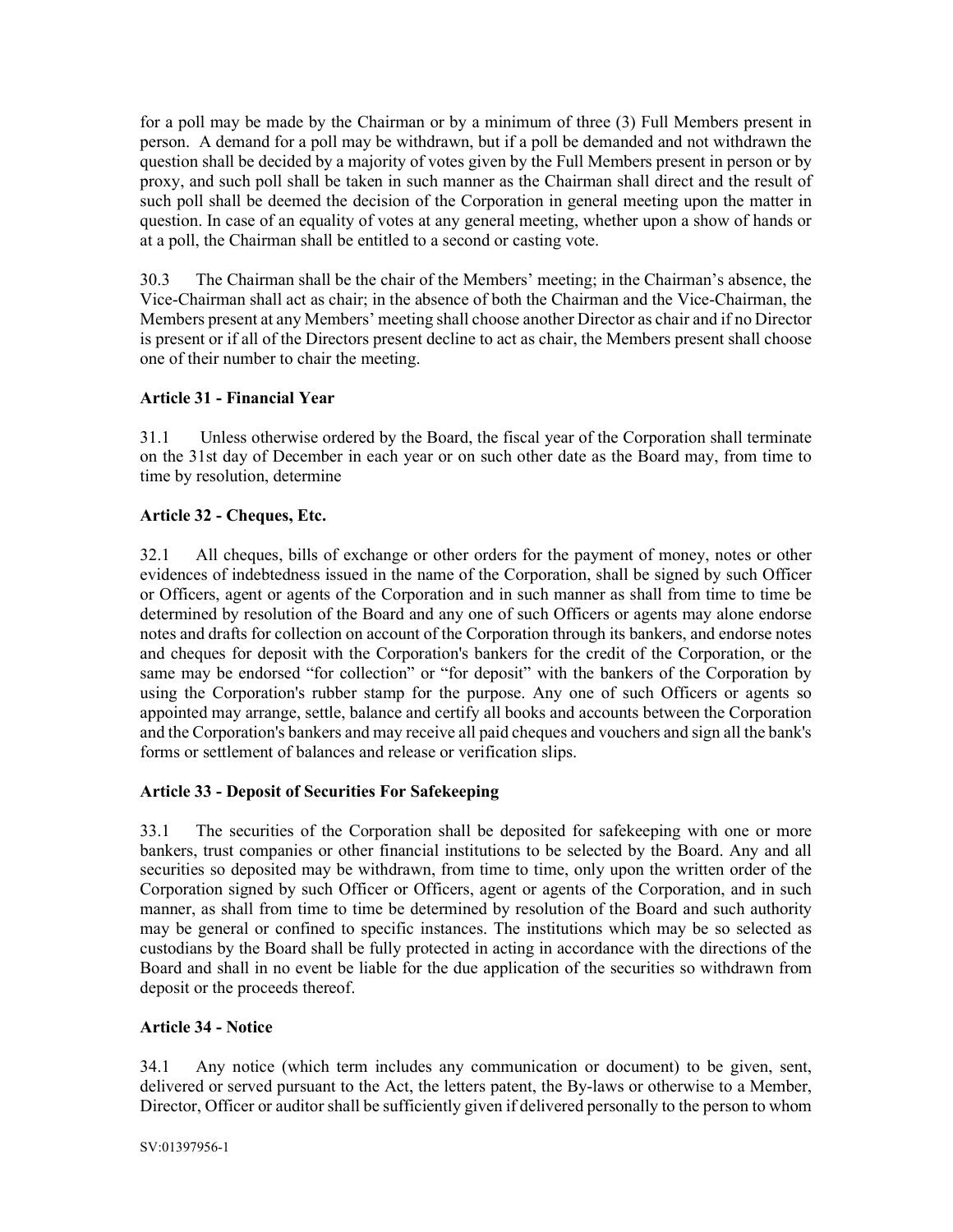it is to be given or if delivered to his recorded address or if mailed to him at his recorded address by prepaid air or ordinary mail, or if sent to him at his recorded address by any means of prepaid transmitted or forwarded by facsimile or electronic delivery in portable document format ("pdf") or tagged image file format (".tif") or other secure electronic file system; provided always that notice may be waived or the time for the notice may be waived or abridged at any time with the consent in writing of the person entitled thereto. A notice so delivered shall be deemed to have been given when it is delivered personally or at the recorded address as aforesaid; a notice so mailed shall be deemed to have been given when deposited in a post office or public letter box; and a notice sent by any means of transmitted or recorded communication shall be deemed to have been given when dispatched or delivered to the appropriate communication company or agency or its representative for dispatch. The Secretary-Treasurer may change or cause to be changed the recorded address of any Member, Director, Officer or auditor in accordance with any information believed by him to be reliable.

## Article 35 - Borrowing

- 35.1 The Directors may from time to time
	- (a) borrow money on the credit of the Corporation; or
	- (b) issue, sell or pledge securities of the Corporation; or
	- (c) charge, mortgage, hypothecate or pledge all or any of the real or personal property of the Corporation, including book debts, rights, powers, franchises and undertakings, to secure any securities or any money borrowed, or other debt, or any other obligation or liability of the Corporation.

provided that the Corporation shall only utilize its borrowing power for any amount over \$100,000.00 if Full Members, by resolution passed by the majority of votes cast at a general or special meeting, approve such borrowing power amount, provided further that the borrowing power of the Corporation shall not be so limited if it borrows on the security of real or personal property.

35.2 From time to time the Directors may authorize any Director, Officer or employee of the Corporation or any other person to make arrangements with reference to the moneys borrowed or to be borrowed as aforesaid and as to the terms and conditions of the loan thereof, and as to the securities to be given therefor, with power to vary or modify such arrangements, terms and conditions and to give such additional securities for any moneys borrowed or remaining due by the Corporation as the Directors may authorize, and generally to manage, transact and settle the borrowing of money by the Corporation.

### Article 36 - Regional Groups

36.1 The Board may form regional geographical groups (a "regional group") to promote the objects of the Corporation, each such regional group to be governed by a regional council consisting of Officers as the Board shall appoint and deem appropriate from time to time.

# Article 37 - Dissolution